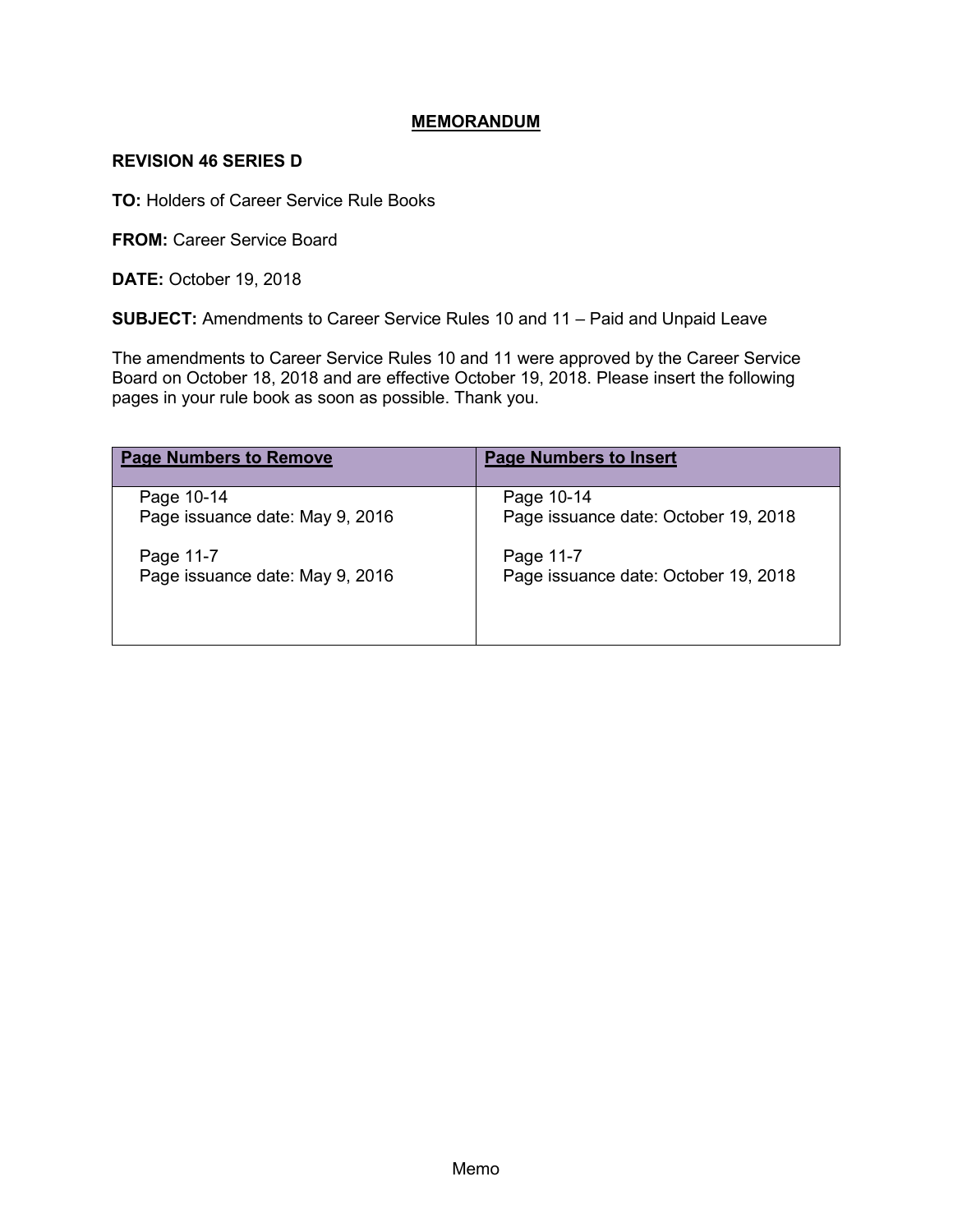#### Section 10-60 Paid Holiday Leave

10-61 Eligibility (Revised October 19, 2018; Rule Revision Memo 46D)

- A. All eligible Career Service employees shall receive paid holiday leave benefits as provided in these rules, with the exception of:
	- 1. Part-time employees who are regularly scheduled to work less than twenty (20) hours per week; and
	- 2. Employees occupying on-call positions.

# **Source: D.R.M.C. §18-141**

- B. Unless otherwise provided in these rules, an eligible employee must be at work or on an authorized leave on the scheduled workdays immediately preceding and immediately following the day on which the holiday is observed in order to receive paid holiday leave.
- C. Religious or other holidays not observed by the City may be granted in accordance with the rules governing paid and unpaid leave.

### 10-62 Designation of holidays

"Holidays" for the purposes of this rule shall mean eight (8) hours in the following days:

- A. New Year's Day (January 1);
- B. Martin Luther King Day (third Monday in January);
- C. Washington's Birthday (observed on the third Monday in February);
- D. Cesar Chavez Day (last Monday in March);
- E. Memorial Day (last Monday in May);
- F. Independence Day (July 4);
- G. Labor Day (first Monday in September);
- H. Veterans' Day (November 11);
- I. Thanksgiving Day (fourth Thursday in November);
- J. Christmas Day (December 25);
- K. Personal holiday (one (1) personal holiday on date agreed upon by employee and the city to be used within the calendar year). **Source: D.R.M.C. §18-142**

Page issuance date: October 19, 2018